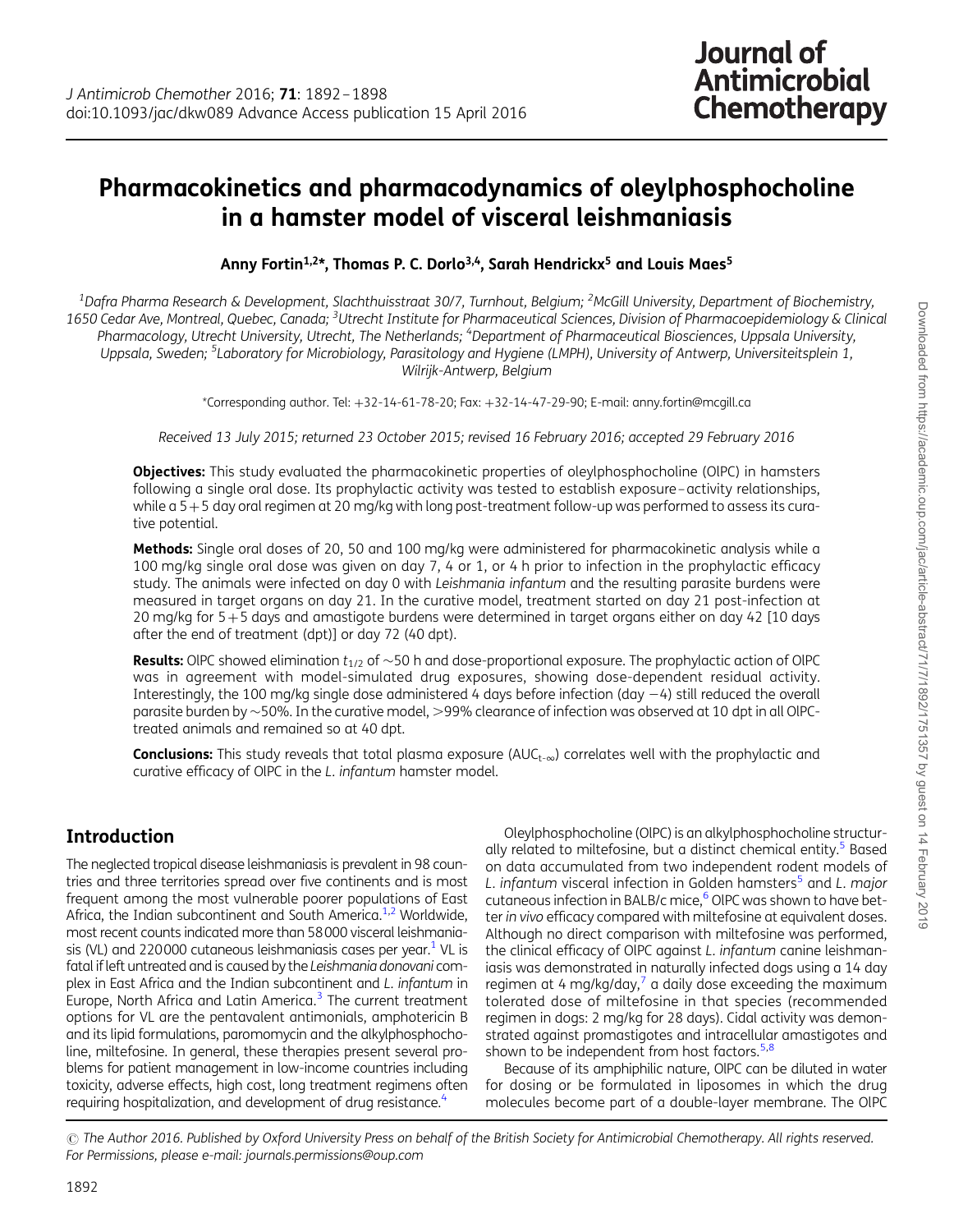<span id="page-1-0"></span>liposomes can be administered not only orally but also intravenously without causing haemolysis, a problem currently asso-ciated with the alkylphosphocholines.<sup>[9](#page-6-0)</sup> In previous preclinical experiments, both aqueous and liposomal formulations of OlPC given orally were shown to be efficacious and safe in the hamster model of VL, with a slight advantage for the liposomal formulation.<sup>5</sup>

Comparative safety and efficacy data collected so far in animal models suggest that OlPC has a wider therapeutic window com-pared with miltefosine.<sup>[5](#page-6-0)-[7](#page-6-0)</sup> Since the antileishmanial activity of OlPC and miltefosine are comparable in vitro against intracellular amastigotes, the observed difference in therapeutic index could logically result from differences in pharmacokinetics (PK) (e.g. oral bioavailability, tissue distribution) or its pharmacodynamics (PD) at the level of host cells. Studying the PK/PD of OlPC in its different formulations will allow a better understanding of the disposition and action of the drug and will be helpful in translating the knowledge accumulated in animals to future clinical studies in patients. As a first step towards this translational goal, the current study reports PK properties of OlPC in hamsters following single oral dose administration at various dose levels of two different formulations. Subsequently, a population PK model was developed to allow simulations of multiple dosing regimens. Given the long half-life of OlPC (50 h), a prophylactic dosing scheme was designed to explore the relationship between drug exposure and overall residual efficacy in hamsters treated at different timepoints before infection. Finally, the curative efficacy following multiple administrations was evaluated, including long posttreatment follow-up and matched to the model-simulated exposure to OlPC.

# Materials and methods

#### Animals

Female Golden hamsters were purchased from Janvier (Le Genest, France) and kept in quarantine for at least 1 week before starting the experiments. Food for laboratory rodents (Carfil, Arendonk, Belgium) and drinking water was available ad libitum. Animal experiments were carried out in strict accordance to all mandatory guidelines [EU directives, including the Revised Directive 2010/63/EU on the Protection of Animals used for Scientific Purposes that came into force on 1 January 2013, and the Declaration of Helsinki in its latest version) and were approved by the ethics committee of the University of Antwerp, Belgium (UA-ECD 2010–17, 18 August 2010)]. The animals were cared for in line with national guidance. The authors abide to the reductionist approach of using animal models in drug development.

### Drug products

Miltefosine (Sigma–Aldrich) and OlPC (Dafra Pharma International) stock solutions were prepared in water and stored at  $4-8^{\circ}$ C in the dark for a maximum of 7 days. The OlPC liposomes were also provided by Dafra Pharma International. Briefly, the liposomes consisted of OlPC, cholesterol (Solvay Pharmaceuticals, Switzerland) and oleic acid (Hana Corporation, Korea) in a molar ratio of 41.51:42.42:5.13. They were produced by a cross-flow injection technique (Polymun Scientific, Austria) at a concentration of 18 mg/mL. OlPC liposomes showed a mean diameter 75 nm as measured by dynamic light-scattering analysis with a Malvern Nano ZS particle sizer (Malvern Instruments Ltd, UK). The formulation was sterile-filtrated and stored at  $4-8^{\circ}$ C until use. If needed for experimentations, it was further diluted in PBS and immediately used.

### Single-dose PK studies

Hamsters were randomly allocated to experimental groups (four to eight per group) based on their body weight. At the start of the experiment, each animal received a single dose of OlPC in the aqueous or liposomal forms by oral gavage. Dosages were adapted to individual weight. Intracardiac punctures for PK sampling were performed by a skilled technician under transient isoflurane anaesthesia and using an aseptic technique, and maximal care was taken to minimize animal suffering. Blood samples (150 mL) were collected in EDTA-coated 1.3 mL microtubes (Sarstedt). After centrifugation for 10 min, the plasma samples were further processed for UPLC analysis, or stored at  $-20^{\circ}$ C until analysis. A maximum of 6 samples, taken at 2, 6, 24, 32, 72 and 168 h post-dosing, were evaluated for each hamster. Single doses of 20, 50 and 100 mg/kg were tested in three independent replicate experiments.

### **Bioanalysis**

Protein precipitation was used as standard processing technique: four parts of cold acetonitrile added to one part of plasma. The mixture was then vortexed for 30 s and centrifuged at  $4^{\circ}$ C for 5 min. The supernatant was stored at  $-20^{\circ}$ C until analysis. The bio-analysis was done by liquid chromatography (UPLC) (Waters AquityTM) coupled with tandem quadrupole mass spectrometry (MS<sup>2</sup>) (Waters XevoTM), equipped with an electrospray ionization interface and operated in multiple reaction monitoring mode. For control of the chromatographic separation conditions, a generic method was used with the following solvents: solvent  $A = water + 0.05\%$  (v/v) ammonium hydroxide (NH<sub>4</sub>OH) and solvent B=methanol+0.05% (v/v) NH<sub>4</sub>OH. The initial flow was set at 0.6 mL/min 30%  $A + 70%$  B. The linear gradient was 1.3 min to 5% A+95% B; 1.7 min at 0% A+100% B and 1 min equilibration at 30%  $A + 70%$  B. For calibration, standard curves in blank hamster plasma were made in duplicate and covered concentration ranges between 0.625 and 62500 ng/mL. The calibration curve was linear over the range 0.5–100 nM with a lower limit of quantification of 0.5 nM. The standard calibrator concentrations were within 20% of the nominal concentration at a lower limit of quantification and within 15% of the nominal concentration at all other concentrations. No internal standard was used.

### PK analysis

Population PK of OlPC was performed with non-linear mixed effects modelling using the first-order conditional estimation method with



Figure 1. Concentration-time curves of observed plasma concentrations in hamsters following single oral administration of 20, 50 or 100 mg/kg of two formulations of OIPC. OIPC in an aqueous solution (OIPC/H<sub>2</sub>O) curves are presented as solid lines while OlPC in a liposomal formulation (OIPC-lipo) curves are presented as dashed lines ( $n=2-4$ /group).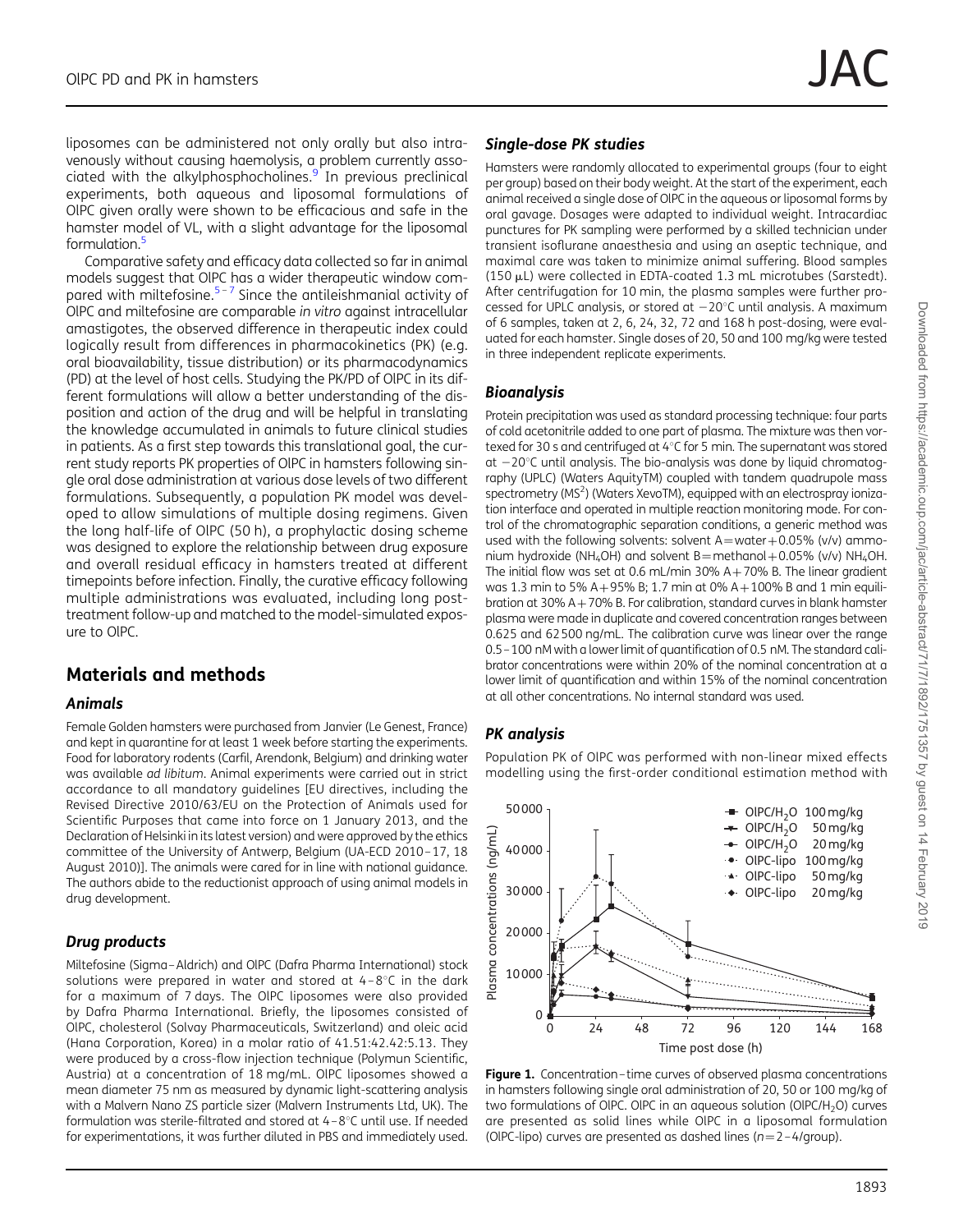|                                  | 20 mg/kg                      |                   |                               | 50 mg/kg          | $100 \,\mathrm{mq/kg}$        |                    |  |
|----------------------------------|-------------------------------|-------------------|-------------------------------|-------------------|-------------------------------|--------------------|--|
| Parameter                        | OIPC/H <sub>2</sub> O $(n=4)$ | OIPC-lipo $(n=2)$ | OIPC/H <sub>2</sub> O $(n=3)$ | OIPC-lipo $(n=3)$ | OIPC/H <sub>2</sub> O $(n=2)$ | OIPC-lipo $(n=4)$  |  |
| Weight, g                        | $83.8 + 4.6$                  | $82 + 5.7$        | $74 + 1.7$                    | $76 + 3.0$        | $72 + 2.8$                    | $72.8 + 1.5$       |  |
| $C_{\text{max}}$ , ng/mL         | $5475 + 717$                  | $8045 + 1336$     | $17063 + 3577$                | $17787 + 1487$    | $26755 + 5621$                | $38348 + 5349$     |  |
| $T_{\text{max}}$ , h             | $10.5 + 9$                    | $6 + 0$           | $26.6 + 4.6$                  | $14.6 + 15$       | $31.9 + 0$                    | $26 + 4$           |  |
| $AUC_{\infty}$ , ng $\cdot$ h/mL | $474522 + 22629$              | $583392 + 6788$   | $1199384 + 55515$             | 1561912+122901    | 2410104+142858                | $3049860 + 188353$ |  |
| $t_{1/2}$ , h                    | $47.4 + 0.7$                  | $44.27 + 1.2$     | $51.2 + 1.8$                  | $48.6 + 2.0$      | $51.8 + 1.3$                  | $50.1 + 1.9$       |  |

<span id="page-2-0"></span>Table 1. Standard pharmacokinetic parameters following single dose administration of oleylphosphocholine (OIPC) in female hamsters at 20, 50 or 100 mg/kg

 $C_{\text{max}}$  and  $T_{\text{max}}$  are derived from observed values while AUC and  $t_{1/2}$  are derived from individual model parameter estimations as described in the Materials and methods section.

Values shown are mean+SD.

interaction between random effects and residual variability as implemented in NONMEM (version 7.3, ICON Development Solutions, USA). Dataset management and graphical analysis was performed in R (version 3.1.2). The modelling process was further automated by the use of Perl-speaks-NONMEM (version 4.3.7), Pirana (version 2.9.0) and the R-package Xpose (version 4.5.3). Model development was initially guided by physiological and biological plausibility, the objective function value (OFV) as computed by NONMEM, corresponding to minus twice the log-likelihood (a  $\Delta$ OFV of -3.84 with 1 degree of freedom,  $\chi^2$  distribution, corresponds with a significance level of  $P=0.05$ ) and standard basic goodness-of-fit plots. The predictive properties of the final model were evaluated using a visual predictive check (VPC) assessment based on 1000 simulations using the final model. In this VPC observed data were compared to the model simulated data to evaluate the predictive performance of the final model. The final population PK model estimates were used to perform simulations of the multiple-dose administrations in hamsters.

### Single-dose prophylactic administration model

Hamsters were randomly allocated to five groups (six to seven per group) and received a single dose of 100 mg/kg by oral gavage on day 7, 4 or 1, or 4 h prior to infection. One group was treated with water (vehicle-treated infected control or VIC). On day 0, the animals were infected intracardially (under fluothane anaesthesia) with  $2\times10^7$  amastigotes of L. infantum obtained from the spleen of a heavily infected donor hamster. The animals were observed daily for the occurrence of clinical or adverse effects and weighed twice weekly during the further course of the experiment. On day 21, the animals were humanely euthanized by  $CO<sub>2</sub>$  overdose and the liver, spleen and bone marrow were collected. Impression smears were fixed in methanol and stained with Giemsa for microscopic enumeration of the number of amastigotes per cell by counting a minimum of 500 nuclei. The results from the spleen and liver are expressed as Leishman Donovan units  $(LDU)$  = mean number of amastigotes per nucleus × mg organ weight while those of the bone marrow are expressed in amastigotes per nucleus. The percentage reduction as compared with VIC was used as a measure for the drug efficacy. $1$ 

#### Multiple-dose administration in a long-term follow-up curative model

Animals were randomly allocated to eight groups (six per group) and infected as described above. Treatment started on day 21 post-infection by oral gavage and the animals were monitored for adverse or clinical effects until the end of the experiment. Aqueous (OIPC/H<sub>2</sub>O) and



Figure 2. Assessment of the validity of the population PK model for the two OlPC formulations. Visual predictive checks (VPCs) based on 1000 Monte Carlo simulations were used to assess the validity of the population PK model. Prediction- and variability correction (pvcVPC) were applied to compensate for multiple-dose levels and the dataset was binned according to the time after dose administration. Grey area indicates the 95% prediction interval based on the simulations. Dashed line indicates the observed (real) median and the solid line indicates the simulated median.

liposomal OlPC and aqueous miltefosine were dosed at 20 mg/kg for 5+5 days (i.e. days 21 – 25 and 28– 32 post-infection). This regimen was specifically selected because it represents the same total dose and exposure as 40 mg/kg for 5 consecutive days (the latter being the standard scheme for miltefosine in the hamster model) but involves a lower  $C_{\text{max}}$ . All animals were weighed twice weekly to monitor general health status. Amastigote burdens in the liver, spleen and bone marrow were evaluated on day 42 (10 days after the end of treatment, dpt) or day 72 (40 dpt).

# Results

### PK characteristics of OlPC in hamsters

The standard PK parameters associated with single oral doses of 20, 50 and 100 mg/kg OlPC were determined in hamsters using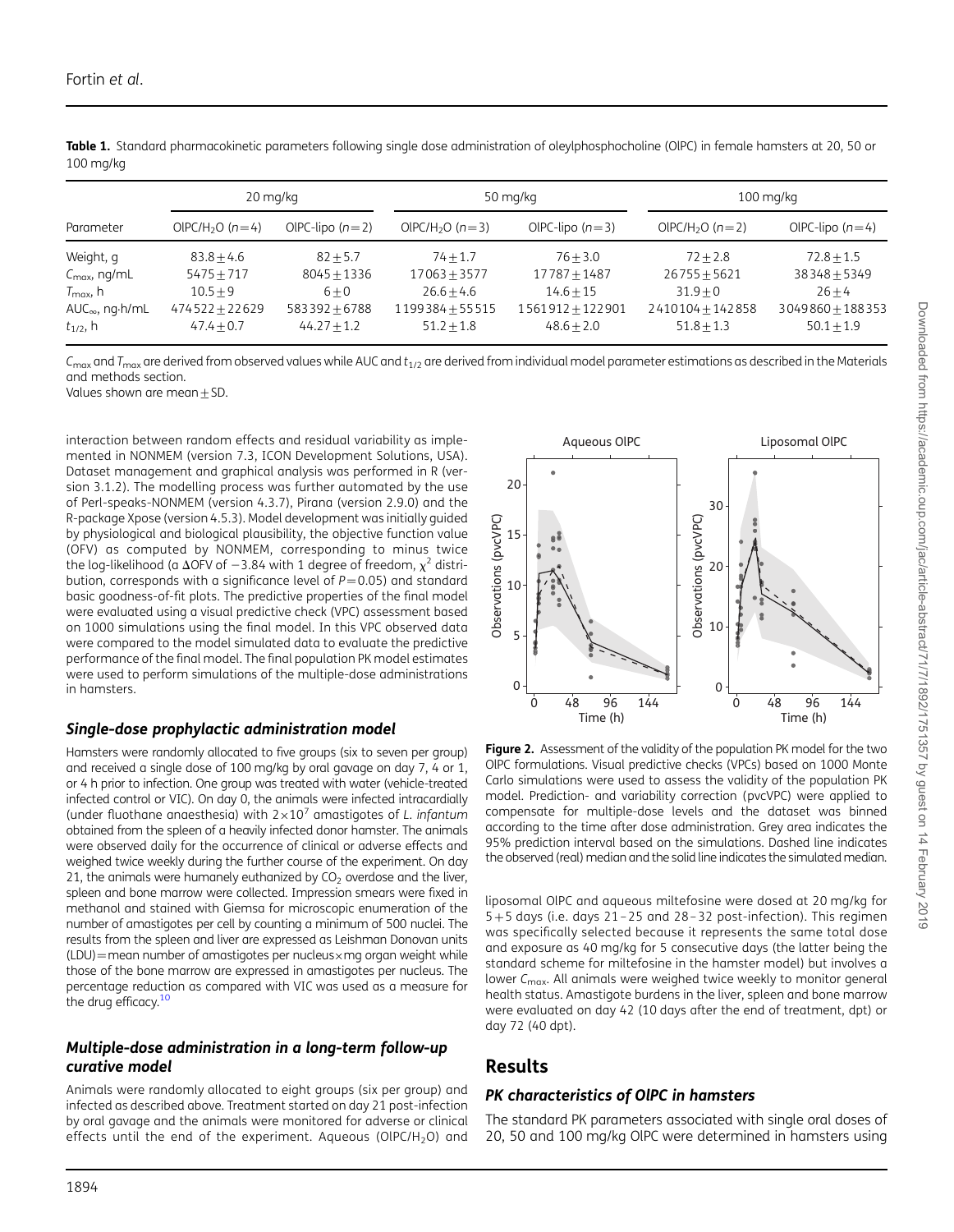<span id="page-3-0"></span>aqueous ( $O$ IPC/H<sub>2</sub>O) and liposomal formulations, which were used in parallel in three replicate experiments. Figure [1](#page-1-0) presents the concentration–time curves of the three doses with the calculated PK parameters presented in Table [1.](#page-2-0) For the doses/formulations tested,  $T_{\text{max}}$  varied between 10 and 32 h for OIPC/H<sub>2</sub>O and 6–26 h for OlPC liposomes, and half-lives were similar at roughly 50 h. Based on  $C_{\text{max}}$  and AU $C_{0-\infty}$ , dose proportionality was verified between 20, 50 and 100 mg/kg for both formulations. There is a consistent trend for the liposomes to be more orally available than the aqueous form (Figure [1](#page-1-0)).

In a second step, the results obtained for each dose were analysed in a population PK approach to obtain population model estimates of the absorption, distribution, metabolism and excretion-related PK parameters. A one-compartment disposition model with first-order absorption and elimination best fitted the data. Final validity of the model is shown in Figure [2](#page-2-0) with a VPC based on 1000 Monte Carlo simulations. The observed differences between the formulations were investigated as covariates on the

Table 2. Population pharmacokinetic parameter estimates for OIPC in hamsters

| Parameter                                                     | Estimated<br>value (%RSE) | Between-subject<br>variability,<br>%CV (%RSE) |
|---------------------------------------------------------------|---------------------------|-----------------------------------------------|
| CL/F (L/h/kg)                                                 | 0.04291(5.6)              | 10.1(41.3)                                    |
| $V/F$ (L/kg)                                                  | 3.026(6)                  | 5.5(88.5)                                     |
| $k_a$ (h <sup>-1</sup> )                                      | 0.246(13.7)               | 29.5 (30.2)                                   |
| Proportional residual variability                             | 24.1% (12.29)             |                                               |
| F (for aqueous formulation)                                   | 1 (fixed)                 |                                               |
| Proportional difference in F<br>for the liposomal formulation | 1.353 (20.6)              |                                               |
|                                                               |                           |                                               |

CL/F, apparent total body clearance; %CV, percentage coefficient of variation; F, bioavailability;  $k_a$ , absorption rate; %RSE, percentage relative standard error; V/F, apparent central volume of distribution. CL/F and V/F were normalized to kg using a linear extrapolation from the typical hamster weight of 77 g.

Between-subject variability on CL/F and V/F was 82.8% correlated and on V/F and  $k_a$  was 56.1% correlated.

estimated PK parameters, and a significant proportional effect of the formulation on relative bioavailability (F) could be identified, where the typical F for the liposomal formulation was 1.35 times [20.6% relative standard error (RSE);  $\Delta$ OFV -14.0, 1 degree of freedom extra,  $P < 0.001$ ] higher than for the aqueous formulation, for which F was fixed to 1 (since the absolute bioavailability of OIPC in hamsters was unknown). The fact that all observations for both formulations were within the 95% prediction interval except for three and that the medians were overlapping showed that the model described the observed data adequately with no apparent systematic bias. The parameter estimates from the final model are presented in Table 2. Based on this analysis, the absorption rate  $(k<sub>a</sub>)$ of OIPC in hamsters was 0.246  $h^{-1}$  and the apparent total body clearance (CL/F) 0.04291 L/h/kg. The central volume of distribution (V/F) was 3.026 L/kg, indicating that the drug is highly distributed.

#### Prophylactic administration of OlPC in hamsters

Given the long half-life of OlPC, a prophylactic dosing scheme was designed to evaluate its residual activity after a single 100 mg/kg oral dose administered on day 7, 4 or 1, or 4 h prior to infection (Table 3). Animals treated 7 days prior to infection retained negligible drug activity (0%, 40% and 10% reduction in the liver, spleen and bone marrow), which is in agreement with the PK curve showing a low plasma concentration and residual drug exposure (AUC<sub>168- $\infty$ </sub>) of 228334 ng $\cdot$ h/mL. On the other hand, the response to drug treatment at days 4 and 1, and 4 h prior to infection dosedependently increased the prophylactic efficacy, reaching 92%, 99% and 94% of amastigote reduction in the liver, spleen and bone marrow when OlPC was given 4 h prior to infection. Interestingly, a 100 mg/kg dose administered 4 days prior to infection still reduced the overall parasite burden by roughly 50%. The correlation between residual drug activity and the corresponding simulated  $AUC_{t-\infty}$  (extracted from Table 3) is plotted in Figure [3.](#page-4-0) Taking into account a cut-off  $>95%$  parasite reduction  $(ED_{95})$  in the target organs, liver and spleen, as the limit for drug efficacy, $11$  non-linear regression curves suggested that a total exposure (AUC) to OIPC > 2200000 ng h/mL  $[-10^{\log(AUC)=6.37}]$ would be the minimum exposure target required to clear the parasitaemia in the hamster model considering initial L. infantum inoculum of  $2\times10^7$  amastigotes.

|  |  |  | Table 3. Residual exposure and activity of single dose of 100 mg/kg oral aqueous OIPC administered on day 7, 4 or 1, or 4 h prior to infection |  |
|--|--|--|------------------------------------------------------------------------------------------------------------------------------------------------|--|
|--|--|--|------------------------------------------------------------------------------------------------------------------------------------------------|--|

|                     | Amastigote burden in target organs (mean $\pm$ SEM) and associated<br>percentage reduction compared with vehicle-treated control |                   |            |                          |             |     |                                                  |                                   |
|---------------------|----------------------------------------------------------------------------------------------------------------------------------|-------------------|------------|--------------------------|-------------|-----|--------------------------------------------------|-----------------------------------|
| Groups              | liver                                                                                                                            | (9/0)             | spleen     | (%)                      | <b>BM</b>   | (%) | $AUC_{t-\infty}$ (ng $\cdot h/mL$ ) <sup>a</sup> | Time above $2 \times IC_{50}$ (h) |
| VIC                 | $11535 + 2072$                                                                                                                   | $\qquad \qquad -$ | $270 + 82$ | $\overline{\phantom{m}}$ | $1.3 + 0.3$ |     |                                                  |                                   |
| $OIPC/-7$ days p.i. | $13334 + 1027$                                                                                                                   | 0                 | $161 + 39$ | 40                       | $1.2 + 0.2$ | 10  | 228334                                           | $\mathbf 0$                       |
| $OIPC/-4$ days p.i. | $8975 + 2048$                                                                                                                    | 22                | $66 + 22$  | 77                       | $0.6 + 0.2$ | 57  | 633864                                           | 64                                |
| $OIPC/-1$ days p.i. | $5194 + 1233$                                                                                                                    | 55                | $48 + 28$  | 82                       | $0.4 + 0.2$ | 67  | 1759248                                          | 136                               |
| OIPC/ $-4$ h p.i.   | $975 + 421$                                                                                                                      | 92                | $2 + 1$    | 99                       | $0.1 + 0.1$ | 94  | 2283288                                          | 156                               |

Total AUCs were calculated for time of infection (t) to infinity ( $\infty$ ). Time after infection that OIPC concentration remains above twice the in vitro IC<sub>50</sub>  $(2 \times 1800 \text{ ng/mL})^5$  is provided in the last column.

VIC, vehicle-treated infected control; BM, bone marrow; p.i., post-infection; OlPC, oleylphosphocholine.

<sup>a</sup>Simulated based on parameters of Table 2.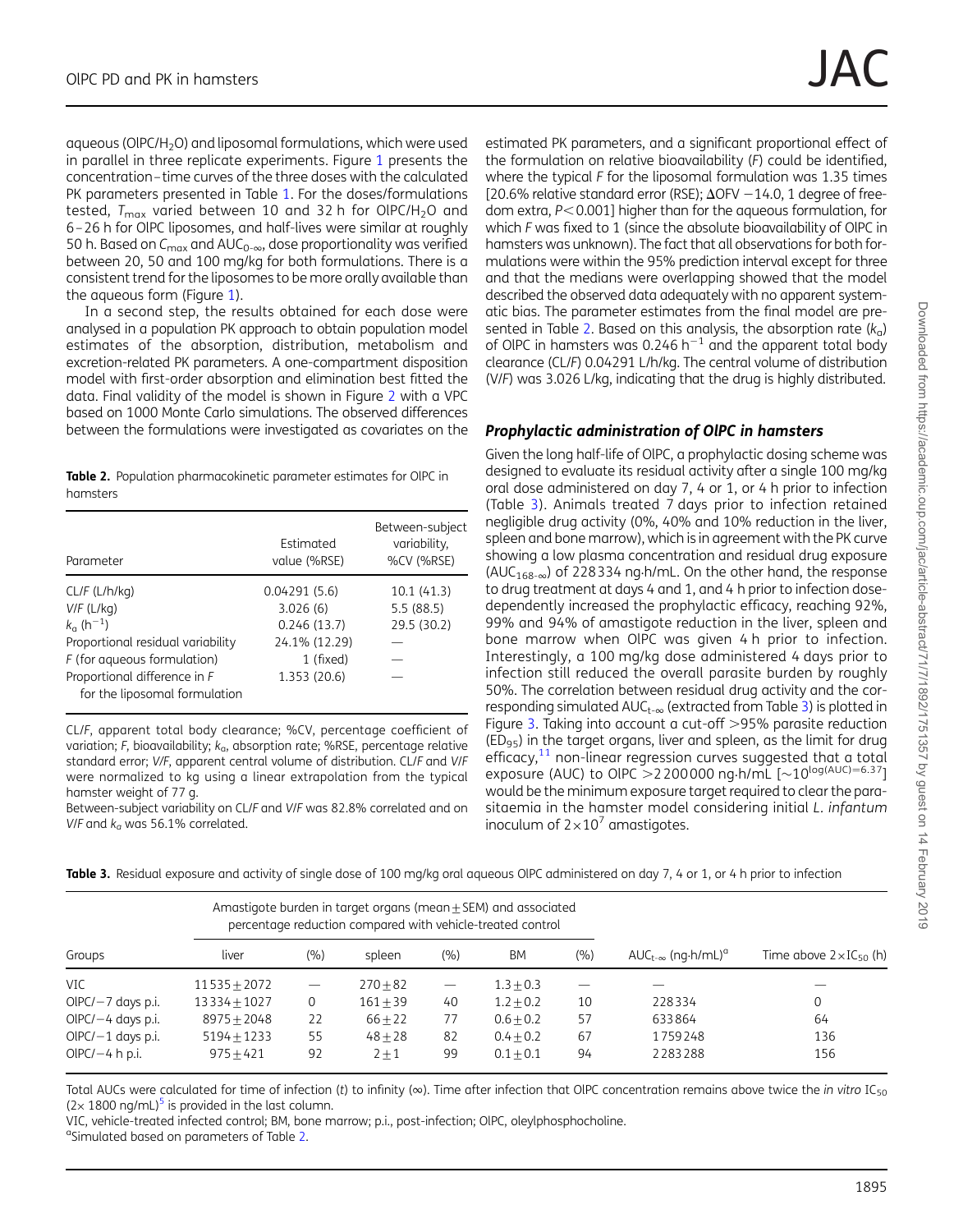#### <span id="page-4-0"></span>Multiple-dose administration in the curative model of infection

Based on the population PK parameter estimates in hamsters, simulations were performed to determine drug exposure after multiple-dose regimens (Figure 4; Table [4\)](#page-5-0) and showed



**Figure 3.** Relationship between total drug exposure ( $AUC_{t-\infty}$ ) after infection and resulting parasitic reduction in animals treated prophylactically with OlPC. Liver, spleen and bone marrow of hamsters were harvested following a single prophylactic treatment of 100 mg/kg aqueous OlPC on day 7, 4 or 1, or 4 h prior to infection and parasitic loads at day 21 were compared with those of untreated control animals (y-axis). Corresponding residual exposure AUCs were extracted from data on non-infected hamsters, calculated for time of infection (on day 7, 4 or 1, or 4 h) to infinity ( $\infty$ ) (x-axis). Dashed line marks the typical cut-off >95% parasitic reduction in spleen and liver considered as limit for drug efficacy.

that, for instance,  $5 \times 20$  mg/kg OlPC/H<sub>2</sub>O and OlPC liposomes would result in a typical total  $AUC_{0-\infty}$  of 2330400 ng h/mL and 3153120 ng.h/mL, corresponding to respective times with plasma levels  $>2\times$  IC<sub>50</sub> of 213 and 235 h. On the other hand, dosing OIPC/H<sub>2</sub>O at 5×40 mg/kg would provide an AUC<sub>0- $\infty$ </sub> of 4660800 ng $\cdot$ h/mL and plasma concentrations  $>$ 2 $\times$  IC<sub>50</sub> for 264 h. The AUC<sub>0- $\infty$ </sub> for OIPC liposomes would be 6306000 ng.h/mL with plasma concentrations  $>2\times$  IC<sub>50</sub> for 286 h.

Since 5 days×40 mg/kg (total dose 200 mg/kg) has been previously associated with a complete clearance of all parasites in the hamster VL model,<sup>[5](#page-6-0)</sup> this total dose was used to further explore the relationship between total exposure and overall efficacy. In a new curative experiment, the single regimen of  $5+5$  days $\times$ 20 mg/kg of both OlPC formulations was tested (total dose 200 mg/kg, predicted AUC<sub>0- $\infty$ </sub> 4660800 ng $\cdot$ h/mL and time  $>2\times$  IC<sub>50</sub> = 388 h for OIPC/H<sub>2</sub>O, and 6306000 ng $\cdot$ h/mL and time  $>2\times$  IC<sub>50</sub> = 411 h for OlPC liposomes; Figure 4, Table [4](#page-5-0)). This time, the parasite burdens in target organs were evaluated for both 10 and 40 days after the end of treatment (dpt) to look at potential infection relapse. A complete clearance of the infection (100% reduction of Leishman Donovan units in all target organs) was observed with the  $5+5$  days $\times$ 20 mg/kg regimens at 10 dpt in the OIPC liposome-treated group, and  $\geq$ 99% reduction with OlPC/H<sub>2</sub>O group (Table [5](#page-5-0)). The parasite suppression remained the same when measured at 40 days post-treatment. These results are in agreement with those previously obtained with the 5 days×40 mg/kg regimen and are supported by the total exposure and total dose being the same in both experiments. Comparatively, miltefosine at  $5+5$  days $\times$ 20 mg/kg demonstrated excellent efficacy at 10 dpt (98%,  $>$ 99% and 90% reduction in the liver, spleen and bone marrow, respectively), but the parasitic loads increased again at 40 dpt (67%, 99% and 79%, respectively), reflecting relapse of the infection and hence inferiority to OlPC (Table [5](#page-5-0)).



Figure 4. Simulated concentration-time plots of OIPC concentrations in hamsters following multiple oral administrations at various dose levels. Horizontal grey line represents the value corresponding with twice the in vitro IC<sub>[5](#page-6-0)0</sub> ( $2\times1800$  ng/mL).<sup>5</sup>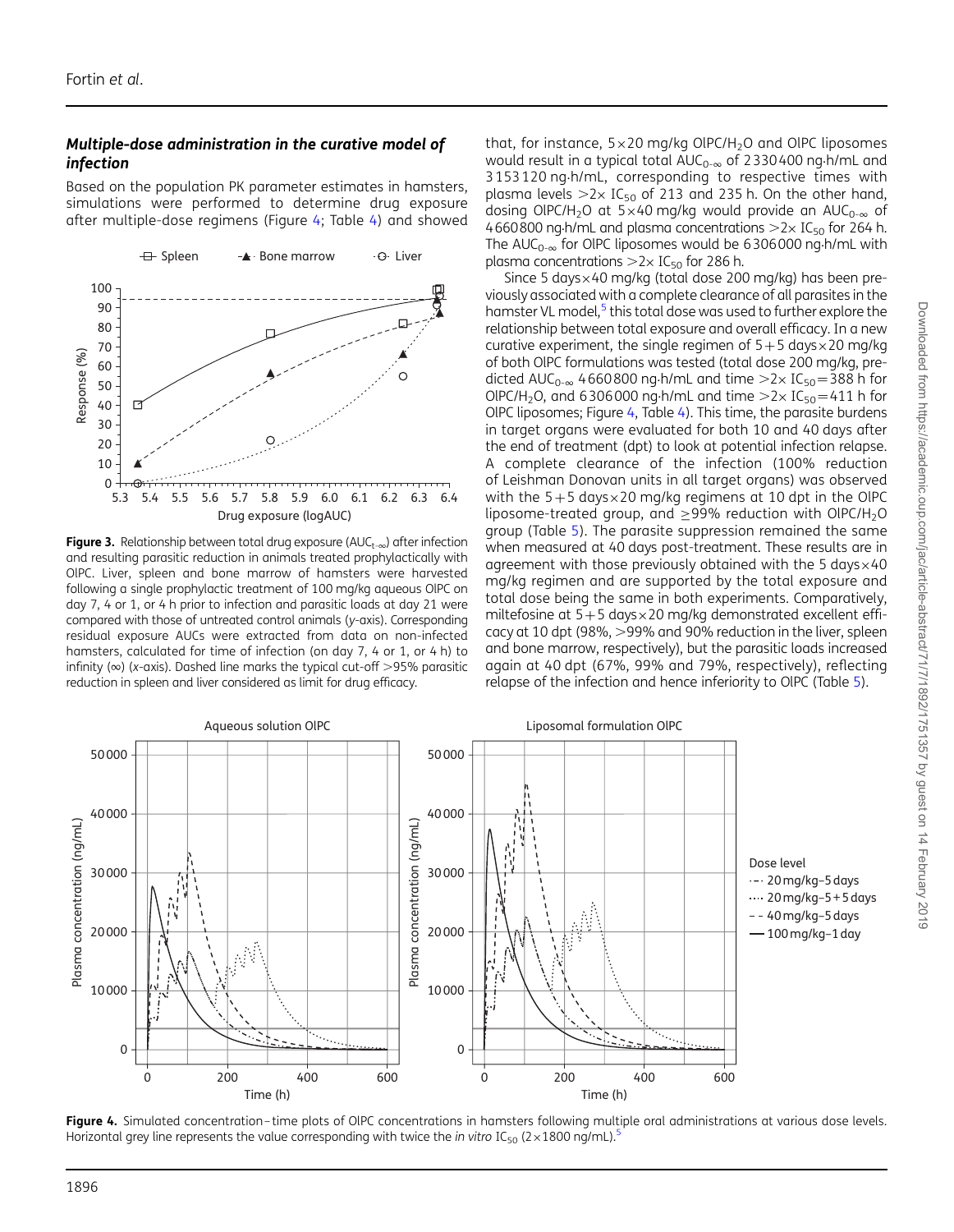# <span id="page-5-0"></span>**Discussion**

To our knowledge, this study describes for the first time the PK properties of oral OlPC in hamsters, the standard animal model for VL, and identified exposure–activity relationships for OlPC in L. infantum-infected hamsters. OlPC is highly distributed and has a relatively long plasma half-life of  $\sim$ 50 h, meaning that a steady-state concentration will typically be achieved following 10 days of daily administration (i.e.  $5\times$  the elimination half-life for a one-compartment system). The fact that the PK parameters identified in non-infected hamsters were used to extrapolate the total exposure to OlPC in infected animals may represent a

Table 4. Simulated drug exposures (AUC) for multiple-dose administrations of aqueous and liposomal oleylphosphocholine (OlPC) for a hamster (body weight 77 g)

| Dose level<br>(mq/kg) | <b>OIPC</b><br>formulation | Regimen<br>(days) | $AUC_{0-\infty}$<br>$(nq \cdot h/mL)$ | Time $>2\times$<br>$IC_{50}$ (h) <sup>b</sup> |
|-----------------------|----------------------------|-------------------|---------------------------------------|-----------------------------------------------|
| 20                    | $H_2O$                     | 5                 | 2330400                               | 213                                           |
| 20                    | $H_2O$                     | $5 + 5$           | 4660800                               | 388                                           |
| 20                    | Lipo                       | 5                 | 3153120                               | 235                                           |
| 20                    | Lipo                       | $5 + 5$           | 6306000                               | 411                                           |
| 40                    | $H_2O$                     | 5                 | 4660800                               | 264                                           |
| 40                    | Lipo                       | 5                 | 6306000                               | 286                                           |
| 100                   | H <sub>2</sub> O           | 1                 | 2330400                               | 160                                           |
| 100                   | Lipo                       | 1                 | 3153120                               | 182                                           |

Simulations were based on the estimated typical population pharmacokinetic parameters as summarized in Table [2](#page-3-0). Multiple-dose administrations were simulated for 5 days (1 dose/day) and for 5+5 days with 2 drug-free days in between (1 dose/day). Total AUCs were calculated for 0 to infinity ( $\infty$ ). Time that OIPC concentration remains above twice the in vitro  $IC_{50}$  (2×1800 ng/mL)<sup>a</sup> is provided in the last column.

<sup>a</sup>From Fortin et al. 2012.<sup>[5](#page-6-0)</sup>

<sup>b</sup>Calculated based on final typical population PK model predictions as the time OlPC concentrations were above 3600 ng/mL.

potential limitation of this study. Even though nothing has been documented for other drugs, it cannot be totally excluded that the presence of the infection might have some impact on OlPC metabolism (protein binding, absorption, etc.). On the other hand, obtaining PK data from infected animals is challenging, not only because the added stress of blood sampling and handling could impact the course of infection, but also because the state of infection itself is a dynamic event, which is highly variable in duration (model dependent), severity and outcome (species and strain dependent). We recognize that using cardiac puncture for PK sampling and parasite infection is a less appropriate and probably out-of-date practice from a welfare perspective, even when performed under the best possible conditions. In this regards, future studies will make use of an alternative blood sampling technique and route of infection, which are currently being implemented in our laboratory. Looking at the broader scope of the study, the use of PK modelling and simulation techniques did reduce suffering of animals, as extra blood taking for PK measurements was not needed.

Regarding the oral absorption mechanism, studies performed on the intestinal transport of miltefosine in Caco-2 cells suggest that miltefosine is absorbed both passively via the paracellular route (rapidly) and actively (more slowly) through a carriermediated pathway.[12,13](#page-6-0) It is plausible that OlPC is absorbed by similar pathways. Since the PK of miltefosine in hamsters have not yet been published, it was not possible to compare to OlPC. Limited pre-clinical PK data of miltefosine have been summarized by Sindermann and Engel<sup>[14](#page-6-0)</sup> who report a  $T_{\text{max}}$  and plasma half-life of 4 and 84 h, and 48 and 159 h in rats and dogs, respectively.

In our PK study, the relative oral bioavailability of liposomal OIPC is shown to be  $\sim$ 35% higher than the aqueous formulation, which may explain why the cure rates achieved using the liposomal formulation are higher than for the aqueous formulation at equivalent doses.<sup>[5](#page-6-0)</sup> The exact cause of this increased bioavailability of the liposomes is unknown but could mechanistically be related to a more efficient passive absorption and/or enhanced active uptake of OlPC in liposomes compared with solution. This suggestion is supported by the fact that the  $T_{\text{max}}$  seems earlier after lipo-somal administration compared with OlPC/H<sub>2</sub>O (Table [1](#page-2-0)). The

Table 5. Reduction of amastigote burdens in the liver, spleen and bone marrow on 10 and 40 days after end of treatment (dpt) following an oral dosing regimen of 20 mg/kg×5+5 days (i.e. day 21-25 and day 28-32) using aqueous (OlPC/H<sub>2</sub>O) and liposomal (lipo) OlPC and miltefosine (n=5-6 animals per group)

|                                 | Amastigote burdens in target organs (mean ± SEM) and associated percentage reduction compared with vehicle-treated<br>control |               |               |               |               |               |  |  |  |
|---------------------------------|-------------------------------------------------------------------------------------------------------------------------------|---------------|---------------|---------------|---------------|---------------|--|--|--|
| Treatment group                 | liver                                                                                                                         | reduction (%) | spleen        | reduction (%) | BM            | reduction (%) |  |  |  |
| $VIC - 10$ dpt                  | $3618 + 419$                                                                                                                  |               | $691 + 136$   |               | $0.58 + 0.07$ |               |  |  |  |
| $VIC - 40$ dpt                  | $5566 + 1167$                                                                                                                 |               | $5712 + 1294$ |               | $0.52 + 0.07$ |               |  |  |  |
| $MIL/H2O - 10$ dpt              | $65 + 25$                                                                                                                     | 98            | $3.5 + 2$     | >99           | $0.06 + 0.02$ | 90            |  |  |  |
| $MIL/H2O - 40$ dpt              | $1856 + 1181$                                                                                                                 | 67            | $75 + 32$     | 99            | $0.11 + 0.07$ | 79            |  |  |  |
| OIPC/H <sub>2</sub> O $-10$ dpt | $0 + 0$                                                                                                                       | 100           | $2 + 1$       | >99           | < 0.01        | >99           |  |  |  |
| $OIPC/H2O - 40$ dpt             | $0 + 0$                                                                                                                       | 100           | $0.2 + 0.2$   | >99           | $0.01 + 0.00$ | 99            |  |  |  |
| OIPC-lipo $-10$ dpt             | $0 + 0$                                                                                                                       | 100           | $0 + 0$       | 100           | $0 + 0$       | 100           |  |  |  |
| OIPC-lipo $-40$ dpt             | $0 + 0$                                                                                                                       | 100           | $0 + 0$       | 100           | $0 + 0$       | 100           |  |  |  |

BM, bone marrow; VIC, vehicle-treated infected control; MIL, miltefosine; OlPC, oleylphosphocholine.